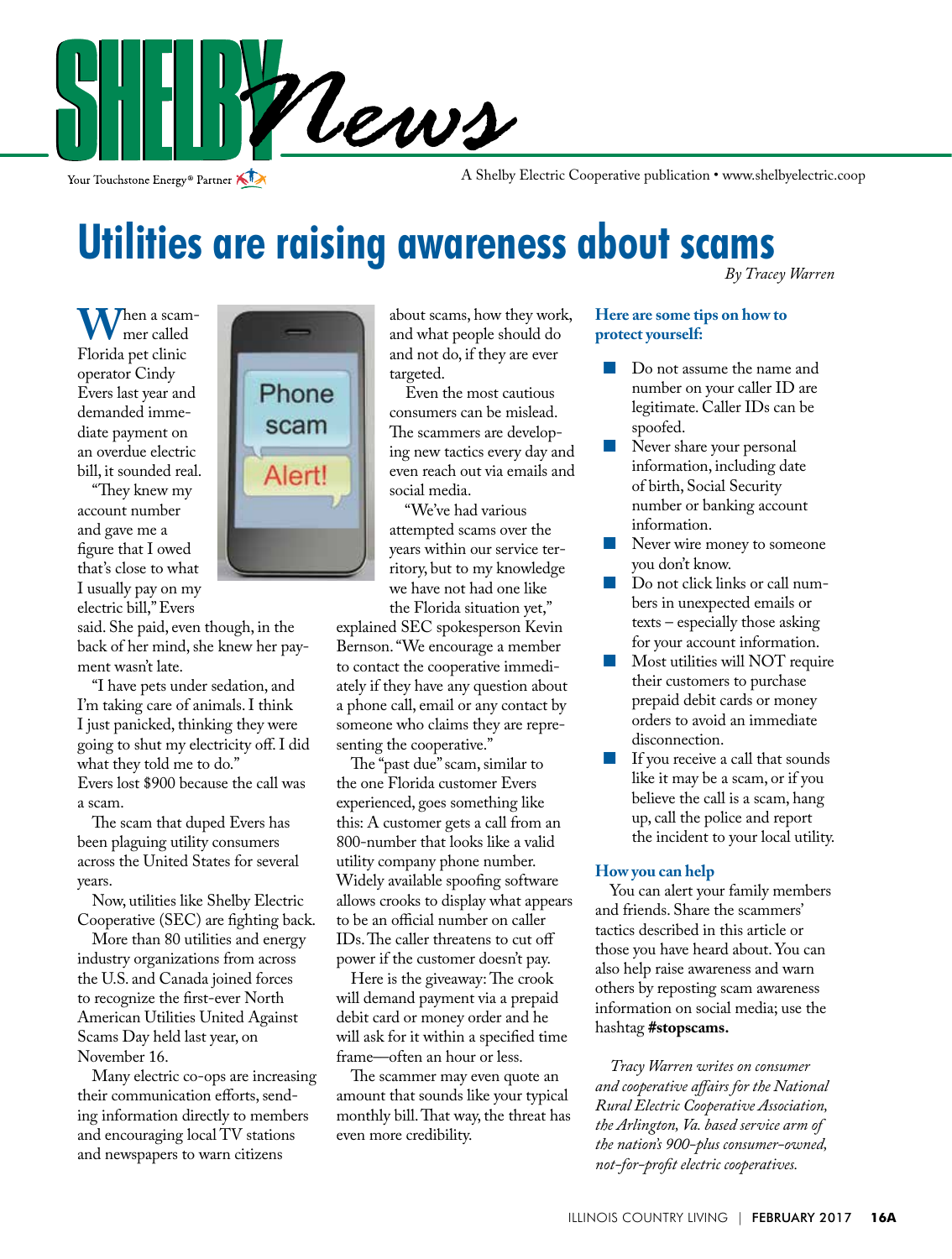

 $\frac{1}{2}$ 

## **Secure Payments**

**S** helby Energy Company<br>customers paying with a<br>credit or debit card in the off credit or debit card in the office can now utilize our new countertop smart payment device. Similar to devices used in retail shops, this device provides higher security for your payment information. "Customers have been able to pay with a credit card for some time now; this device is just the next step in ensuring our customers' information is kept safe," said Propane Operations Manager Jason Nohren.



P.O. BOX 560 Shelbyville, IL 62565 **Phone: 217-774-3986 or 1-800-677-2612 www.shelbyelectric.coop twitter.com/YourCoop facebook.com/YourCoop**

**Office Hours:** 7:00 a.m. - 4:00 p.m.



## **ENERGY STAR**  Buyers Guide

Purchasing ENERGY STAR-certified appliances and electronics is a great way to save energy in your home. But how do you choose the right product? It depends on your energy-saving goals *and* how you use energy in your home.



Do you wash multiple loads of laundry each week? Investing in an ENERGY STAR-certified washer could save you around \$45 on your utility bill each year. Some of the top-rated ENERGY STAR-certified large washers come from LG and Samsung. Visit ENERGY STAR's "Most Efficient 2016" page to learn more.



Home computers can use a shocking amount of energy each year. If all computers in the U.S. were ENERGY STAR certified, we would save more than \$1 billion in energy costs per year. If you can't buy an ENERGY STAR-certified computer, consider updating the power management setting on your computer. Visit energystar.gov/products/office\_equipment/computers.



The larger TVs get, the more energy they use. But ENERGY STAR-certified TVs are, on average, 25% more efficient than conventional models. LG, Samsung and Vizio make the list of ENERGY STAR's most efficient 2016 TVs.

**There are many different types of ENERGY STAR-certified products, including:** 

- Air purifiers
- Data center storage
- Roof products
- Set-top boxes and cable boxes Vending machines
- Pool pumps
- Decorative light strands • Dehumidifiers

Learn more about **ENERGY STAR** products. Visit **energystar.gov/products**



# Office closed



February 20 in observance of Presidents Day.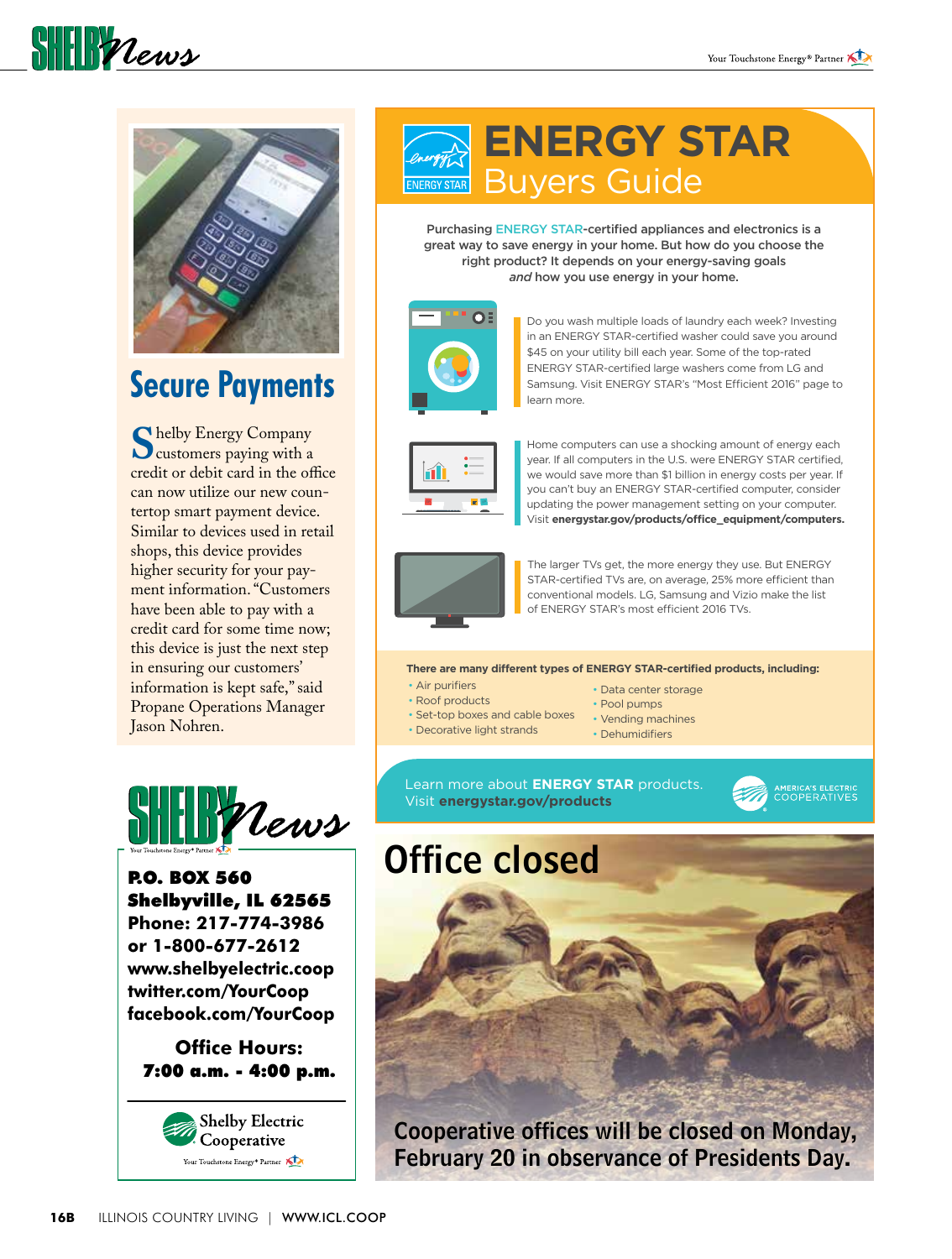

## **Employee news**

*Stuckey moves to Operations Department*



Katie Stuckey

 Katie Stuckey recently changed positions to Operations Assistant. She was previously employed by the cooperative as Broadband/Member Engagement Specialist. Before coming to the cooperative, Katie worked at Duke Energy , located in Indiana, in their Operations Department as a Work Management Specialist. She enjoys spending time with family and anything outdoors. She lives in Sullivan with her husband Michael, who is a Lineman for Coles-Moultrie Electric Cooperative. Congratulations Katie!

### *McConnell brings passion to Shelby Energy Company …*



 The cooperative recently welcomed Sarah McConnell to Shelby Energy Company as the Receptionist/Bookkeeper. She grew up in Teutopolis, Ill. and is a graduate of Teutopolis High School. From there, Sarah graduated with an Associate of Business from Lake Land College. After transferring to Eastern Illinois University she graduated with a Bachelor of Science in Marketing in 2003. The schooling didn't stop there; in 2014 Sarah received a Bachelor of Science in Accounting from Millikin University. Before coming to Shelby Energy Company, she worked as an Accounting Support Advocate for Shelbyville based Software Solutions, Inc. Sarah and husband Tim live in Shelbyville with their two children. Sarah has a passion for fitness, as she loves to run and work out. She is looking forward to meeting and helping the customers at Shelby Energy. Welcome Sarah!

### *Hancock serves dual role …*



Tiffany Hancock

 Tiffany Hancock was recently hired as Broadband/Member Engagement Specialist at the cooperative. When she isn't helping members who stop in or call the office, she is assisting new and current PWR-net customers with their Internet needs. A Findlay native, Tiffany graduated from Findlay High School in 1998 and received an Associate of Applied Sciences from Lake Land College in 2001. Before coming to the co-op, she was a Housing Counselor for CEFS. She enjoys the uncertainty of what each day will bring by having responsibilities within two departments. No two days are alike. Tiffany, husband Brock and their two children live in Shelbyville. When she isn't attending her son's sporting events she enjoys being on the river, camping, boating and spending time with their dogs Max and Mia. She even finds time to help waitress at Tailwinds in Findlay. Welcome Tiffany!

### *Engineering Department welcomes Dorsey …*



Gayla Dorsey

 Shelby Electric Cooperative recently hired Gayla Dorsey as the Engineering Assistant. She is a graduate of Central A & M High School and took classes at Richland Community College. Gayla came to the cooperative from Grain Systems, Inc. based in Assumption, Ill. She loves the people she gets to work with each day and plans on continuing to provide members with great service just like her family has received over the years being a member of the cooperative. She also enjoys the diversity and new experiences each day brings to her job. Gayla and husband Brent have two children and live in Moweaqua. When not attending her daughter's sporting events and the weather is nice, they love to take their motorcycle for a ride, camp at their Shelbyville campsite, and float on the river with family and friends. Welcome Gayla!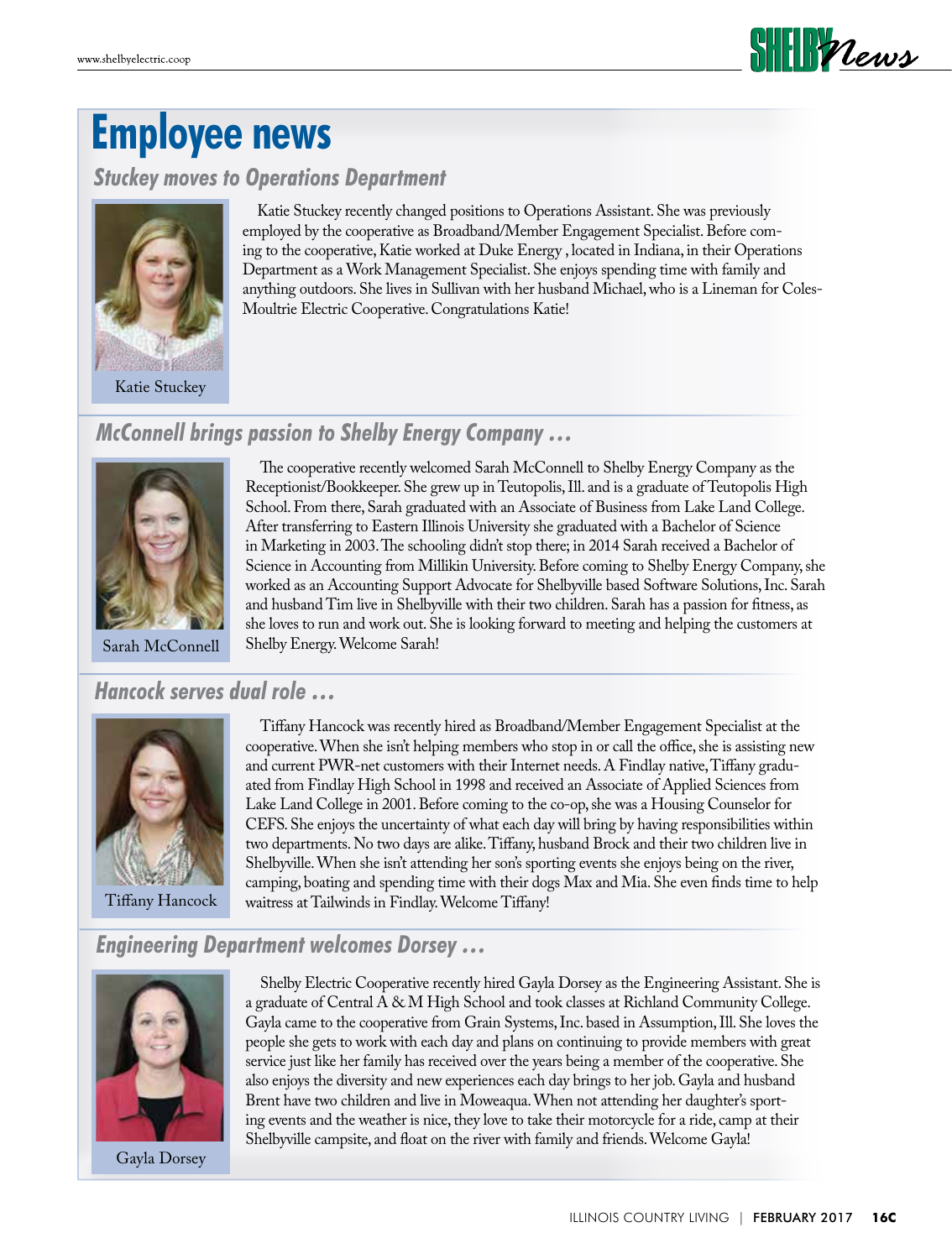# **SHIPPLEWS**

# **Career advice from past scholarship winners!**

 This is the first of two special sections as we close in on the deadline for the 2017 cooperative academic scholarships.

As high school graduation inches<br>
closer, the frequency increases<br>
of hearing "So, what are you going of hearing, **"So, what are you going to study in college?"** We polled former Shelby Electric Cooperative (SEC) scholarship winners that have completed college and spent some time in the work-force. Many offered advice to help with this future-shaping decision.

**Kaitlyn Robinson ('09)** reassures those students who are undecided about their major. It is not always necessary to make a career choice while in high school. Instead, Robinson suggests, "Get a few years' experience before making such a large commitment." While gathering that experience, new grads and current students can be taking steps to help determine the path they may wish to pursue.

**Steven Dawson ('05)** advises students to, "take classes that will broaden your knowledge base. Some of the most interesting classes that I've taken were not related to my degree." **Eric Welch ('04)** points out that some classes are beneficial regardless of major. "Take classes in writing. Learning to write and communicate well can carry over into any career."

**Erin (Brewer) Temchin ('97)** suggests that students analyze the type of activities they are good at *and* enjoy the most; then, "find an industry that values those talents." **Charles Holmes III ('05)** adds, "it's always easier to excel and succeed at something enjoyable."

 It may also be important for students (and parents) to understand that students may change their minds. **Brent Covington ('98)** speaks from experience

when he relates, "don't be afraid to change majors or career paths. We spend too much time in our jobs for the next 40 years to feel stuck in a bad career. To note, I started out as an engineering major and switched to history, ultimately to focus on law school three weeks into junior year of undergrad – best decision I ever made!"



**"Stick to a balanced approach that allows you to gain work experience while you are in school and you will be in great shape when you leave college to start your career!"**



*2007 scholarship recipients pictured from left to right: Anna Dowling of Rochester, Scott Ninmer of Taylorville and Stacey Solliday of Stonington.*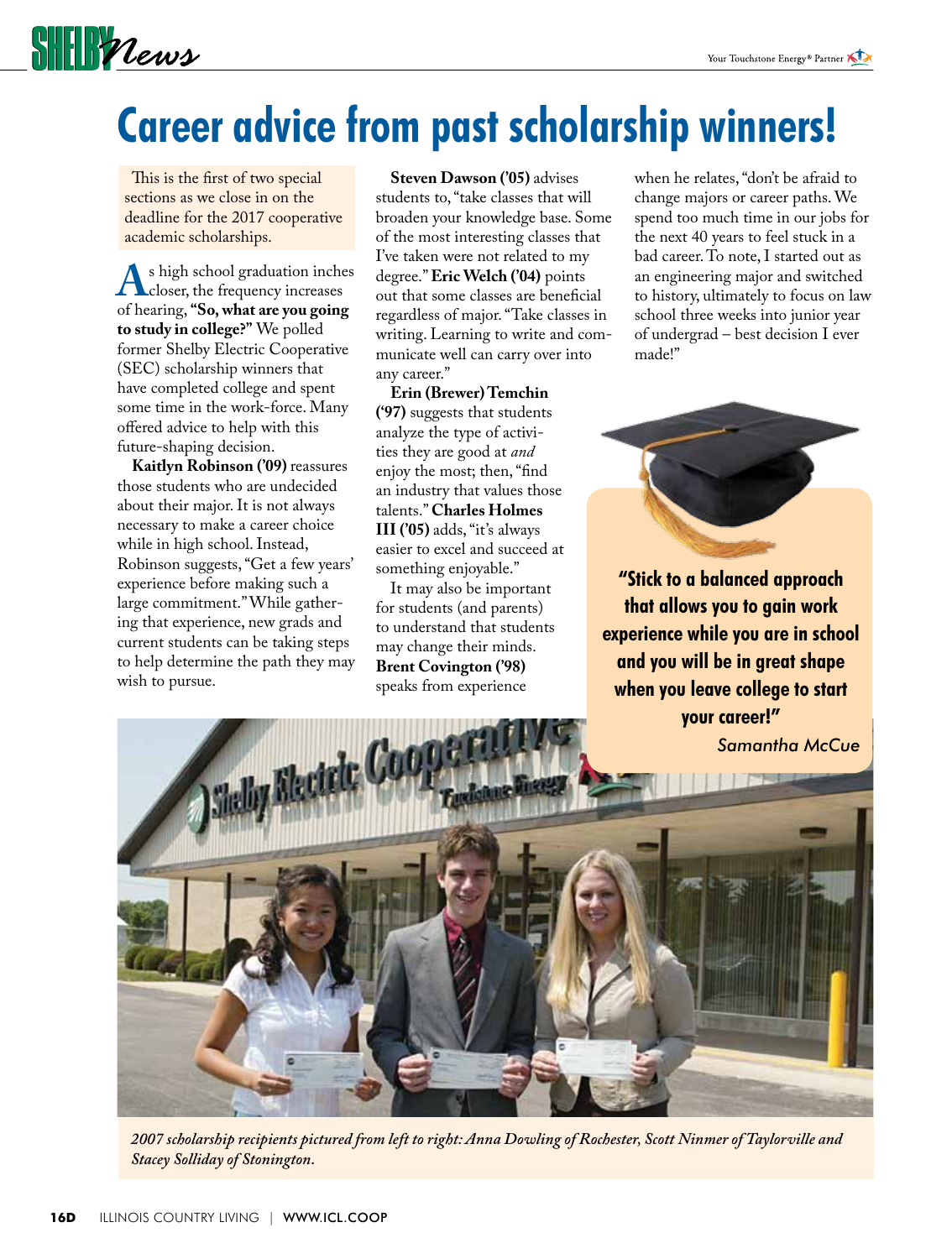**SHELF**Vews

 Practicality is also encouraged by **Ethan Simmons ('10)**. "Pick a career where you know you will find a job. Keep track of student loan debt. It should not be higher than your first year's salary." Scholarships, college jobs and internships that pay, can help with the financial responsibility. **Samantha McCue ('08)** reminds students to not procrastinate. "Apply for as many opportunities as you can, as soon as you can. Modify your applications and resumes for each unique situation, using keywords from the postings to highlight your skills and abilities." **Temchin** concurs, "Focus your essay on what makes your background unique and on what goals you want to accomplish as you pursue your college degree."

 For a new high school graduate or college student to get the experience and exposure needed to help guide them on their career path, they will need to be proactive. **Seek out internships, volunteer in areas of interest and ask for opportunities to job shadow. Andrew Ninmer ('08)** recommends students "go above and beyond the requirements to gain knowledge and valuable experiences. The most successful students are goal-oriented and very driven to pursue their dreams." **Tamar Adcock ('10)** reminds students that, "Often, those activities outside of the classroom will result in the experiences in which you will learn the most about yourself and your character."

**To help form a well-rounded student, "Look for employment within college,"** encourages **Jackie (Kuhn) Thompson ('05)**. Not only does this provide financial benefit, a job on campus can provide "the opportunity to interact with professors and other academic professionals outside the classroom. **Kasey (Pruemer) Klein ('01)** agrees. "Building these relationships can be very beneficial when students need letters of recommendation or references for jobs in the future." **McCue** 



*2010 scholarship recipient Tamar Adcock from Assumption receives her scholarship from former Board Chairman Darrell Shumard.*

also supports this method. "Stick to a balanced approach that allows you to gain work experience while you are in school and you will be in great shape when you leave college to start your career!"

**Developing relationships with mentors is also strongly recommended. Amanda Solliday ('02)**  suggests students, "Find someone you respect professionally and who understands your goals and concerns." Students needn't look far and wide. **Margaret Riley ('08)** reminds us that our "best resources are the

people around us; get mentors and hold onto them."

 To make these connections, **Maxwell Fransen ('12)** is adamant, "It is up to you to decide whether you are 'just a number,' or not." Through his choices to participate in college opportunities, he has had experiences that will continue to benefit his future as a coach, and has developed time management and leadership skills, while also making personal and business decisions.

*Continued on 16F* 



*2008 Scholarship recipients were from left Andrew Ninmer of Taylorville and Margaret Riley of Decatur.*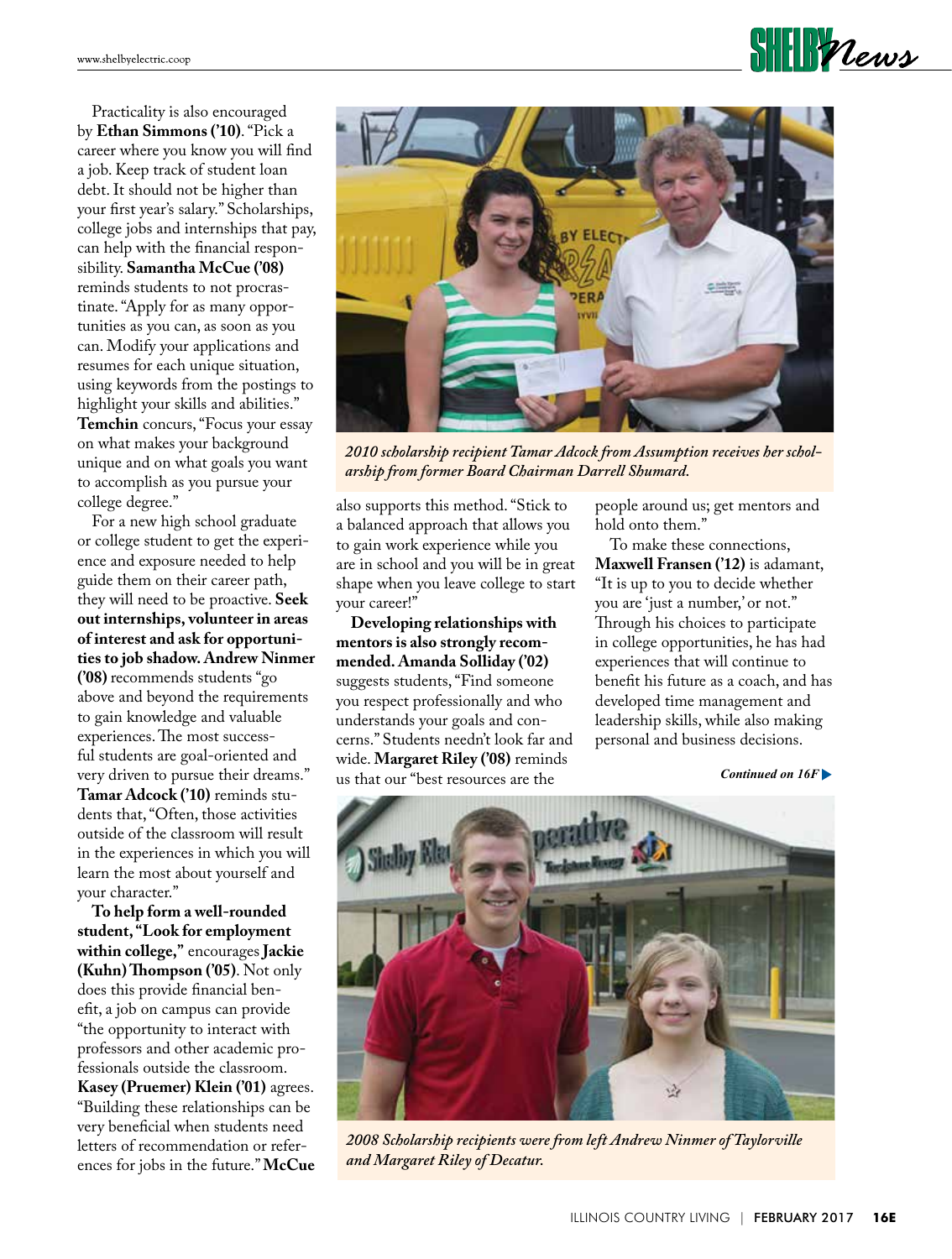

#### **Lauren Adcock ('10)** *Continued from 16E*

encourages students to "Get involved as much as you can. Don't just be a member of a club or organization; aim to make an impact." She also touted the benefits of internships to "help narrow your focus and give you real world experience to complement your classroom experience."

 Extra benefits abound from college experiences. As **Ryan Gant ('11)** points out, "Not only do leadership activities help build your resume, they also are a great way to make life-long friends." **Karli Robinson ('12)** adds, "Getting involved with activities out of the classroom helps you meet new people and also de-stress."

**Once that college degree is within reach, thoughts will turn to actively pursuing a career. Klein** recommends that students "Don't feel constrained to search for available jobs only within your area of study. Earning a college degree shows employers that you are capable of learning and retaining knowledge, and can be taught the specific skills needed in an employee." **Blake** 

**"Not only do leadership activities help build your resume, they also are a great way to make life-long friends."** *Ryan Gant*

**Durbin ('04)** advises students to "Look at job openings in other industries that may have relevance to your major. Additionally, always follow-up with the company after your interview!" **Katie (Brix) Rutherford ('99)** additionally recommends that interviewees, "Be polite and professional. Wear business attire to any interview unless you are absolutely certain that you should wear something else."

 Without a doubt, SEC's past scholarship winners believe in the value of a career that one can be passionate about pursuing. **Jodi (Miller) Clark ('01)** urges students

to "always give 100 percent of yourself to the task at hand; whether it's homework, extracurricular activities, your job, or writing essays for scholarship applications. **Hard work is the only attribute we cannot teach.** It must come from within the individual." Careers last a long time – find something you love! As **Scott M. Ninmer ('07)** puts it, "The trials and tribulations of life are easier to navigate when doing something you love every day!" **Jennifer (Hoene) Hoelscher ('04)**  added a final piece of advice for

college students, "Always remember those that have helped you in college. Give back to their program, help out another scholarship, or donate time and money to a charity."

 Thank you to all of the SEC scholarship winners that paid-itforward by responding to our call for help with this article. You have helped new high school graduates, current students, and parents as well, by providing advice from the trenches!

 Next month we will list past scholarship recipients spanning 20 years dating back to 1996.



*Former Board Chairman Darrell Shumard is pictured with the 2011 scholarship winners from left, David Kirkbride of Pana, Ryan Gant of Moweaqua, and Zechariah Schwerman of Shelbyville.*

## **REMINDER:**

**2017 Scholarship Applications are due, Friday, March 10. Applications can be found on the cooperative website, call 1-800-677-2612 or ask your school's guidance counselor.**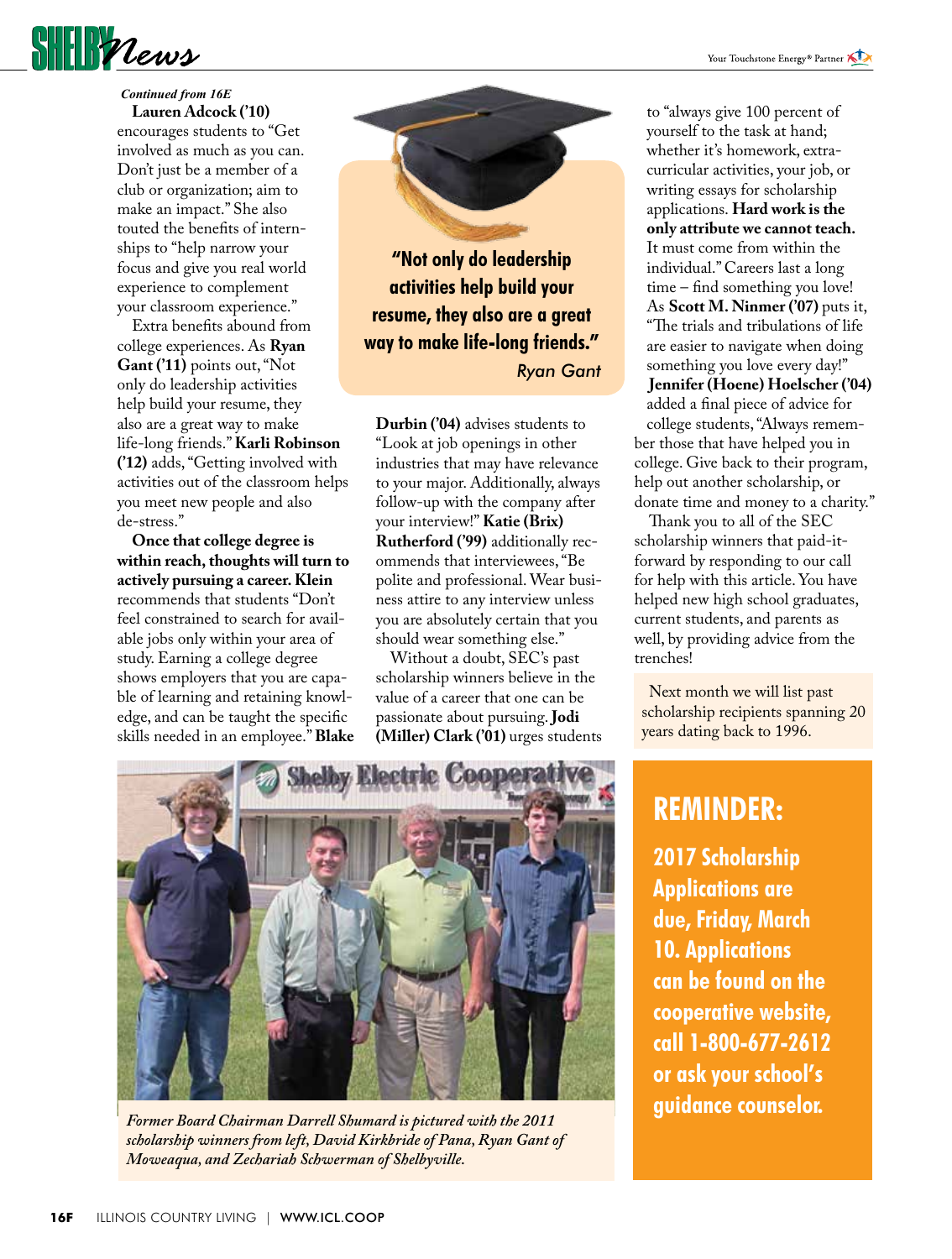

# **When seconds count!**

*Air Evac Lifeteam: Access. Quality. Safety. When you need it most!*

I<sup>I</sup> t began as a simple dream in<br>1985 to provide helicopter ambu-<br>lance service to citizens in a small t began as a simple dream in lance service to citizens in a small Missouri community. Today, Air Evac Lifeteam is the largest independently owned and operated air ambulance service in the United States, with 130 bases in 15 states.

 Although much has changed since its first flight in 1985, Air Evac Lifeteam has maintained the same principle throughout its 31-year odyssey: The patient always comes first. In 2017, that same patient-first principle remains the foundation for the company's success.

 Air Evac Lifeteam serves as the critical link to improved response time and immediate access to medical care facilities for numerous medically underserved communities. An Air Evac Lifeteam crew is on call 24 hours a day, seven days a week, standing ready to deliver the care needed at the scene of an accident or medical emergency. Crews include a pilot, a flight nurse and a flight paramedic.

### **Serving Communities Most in Need**

 Trauma victims living in medically underserved areas are twice as likely to die from an accident or medical condition compared to an urban victim. Why? Failure to arrive at a hospital within the "Golden Hour." In fact, more than 46 million Americans live in these medically underserved areas, and are more than an hour away from a Level 1 or 2-trauma center. In addition,



*Crews include a pilot, flight nurse and f light paramedic.*

changes in the nation's delivery of healthcare have made the trauma and specialized care centers vital hubs for outlying hospitals. The result is an increasing need to transport a greater number of patients longer distances for complex, time-dependent care, including cardiac intervention, strokes and complex surgery.

#### **Grassroots Membership Support**

 Air Evac Lifeteam was the first air ambulance service in the country to offer a membership program. Memberships are valid in all Air Evac Lifeteam service areas, so members are covered while traveling through Air Evac Lifeteam service areas. Air Evac Lifeteam members are also covered if they are flown by Med-Trans or REACH. Combined,



members are covered by more than 260 bases in 32 states. Annual memberships are just \$55 for Shelby Electric Cooperative members, whether it's for you or your entire household. For non-members the cost is \$65 per year. Cooperative members have the option to pay monthly by adding \$5 to their electric bill.

 If a member is flown for a life-or limb-threatening injury or illness, Air Evac will work with the patient's benefits provider to secure payment for the flight. Whatever the patient's insurance pays is considered payment in full.

**For more information about membership and pricing options, please contact Christopher Rogers at Christopher.Rogers@AirMedCareNetwork.com or call 217-690-6488. You can also visit the cooperative's website, www.shelbyelectric.coop and click on the Air Evac LifeTeam link under the "Products and Services" tab.**